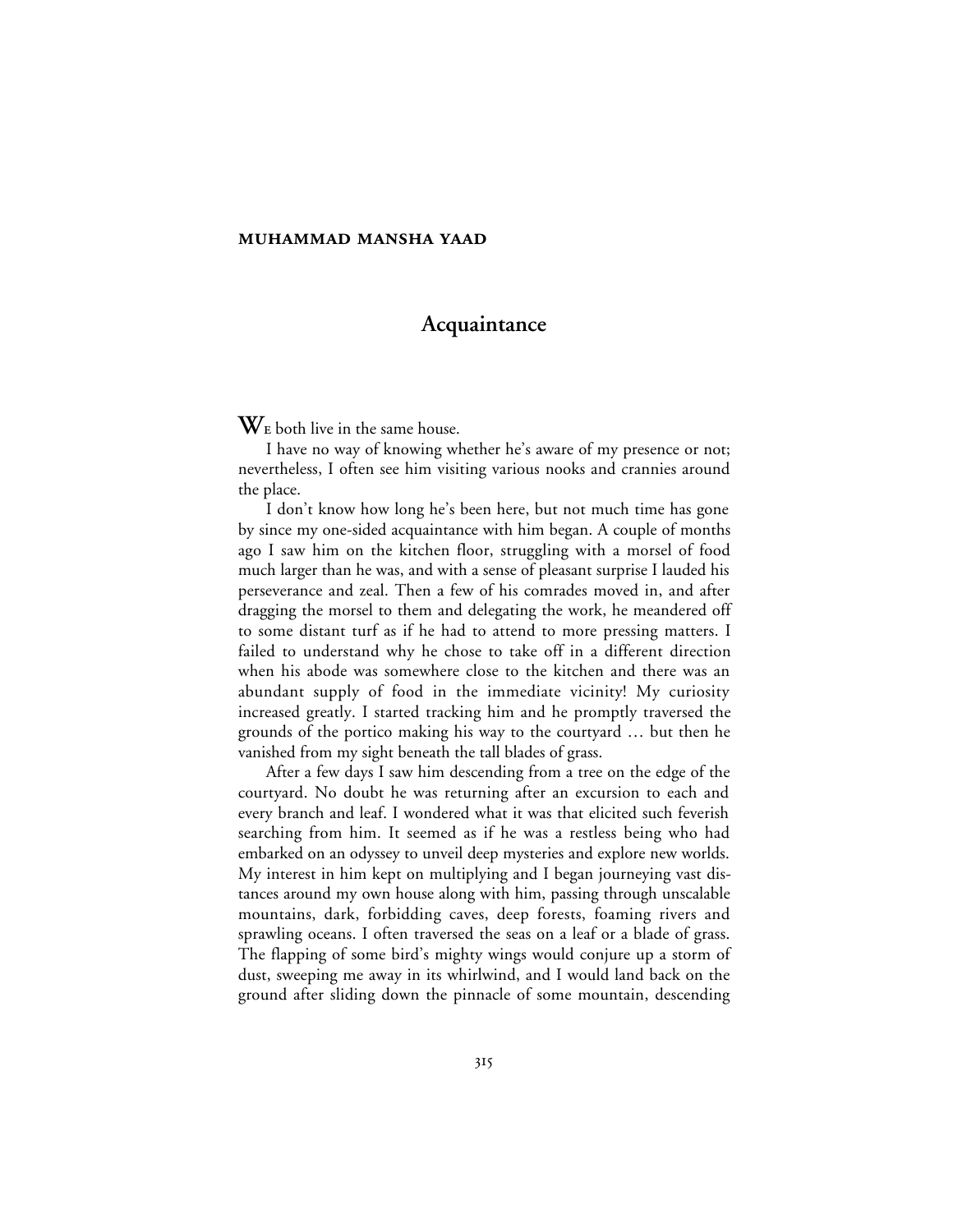through the unending expanse of my surroundings. Residing in his form, a cognizance of my true existence eluded me, but at the same time it was an extremely invigorating experience. I would try recalling my past existence but it couldn't be encompassed by my minuscule brain. I wanted to see far into the distance from some lofty summit, but I couldn't see a thing beyond a few inches. Then I would start feeling restless and would thrash around wanting to return into my own body!

After several long days, dark clouds reigned in the sky. Along with a cool, moist breeze, the first raindrops announced their arrival. I was arranging and organizing the things sitting in the courtyard, when the thought of him crossed my mind—lest he was venturing out in this season! I found my binoculars and began to look for him. After searching a while I found him roaming on the parapet of the terrace. But the rain became stronger before I could reach there and he probably sought shelter in a nearby crevice.

It rained all night. Water and earth became one. I was thinking about him constantly. Who knows, the crevice may have been totally overrun by water! Who knows, he might be miserable with pangs of hunger and thirst! He might be cold or be shivering with fear!

The next morning arrived with sunshine and I set out again to look for him. I looked in every nook and corner but he was nowhere to be found. Feeling dejected, I was about to give up the search when my eyes came to rest on the water accumulated around the drain. I stepped forward to remove the sprigs and other obstacles from the mouth of the drain and the stagnant water began gushing toward it unhindered. Suddenly I saw him trapped in the current. He was being propelled in the direction of the drain. I reacted quickly and rescued him.

I had this uncontrollable desire to make him aware of the immense danger he had been in and of the immense favor I had done him in giving him a new lease on life. But alas, there was an insurmountable barrier which prevented communication between the two of us. We could neither address each other nor acquire information about each other. And although I have relatively more knowledge about him, I still get him confused with someone else. Even when he's in front of me, I can't say with confidence that he's the same one! Of course, when he happens to be on my shirt collar or when he bites my neck he also has no idea that it is I, his benefactor, the one who has repeatedly retrieved him from the clutches of death and because of whom he is alive and secure. He's not even aware that if I had not erected this house, in which he resides so comfortably, he probably would never have seen the light of day; and if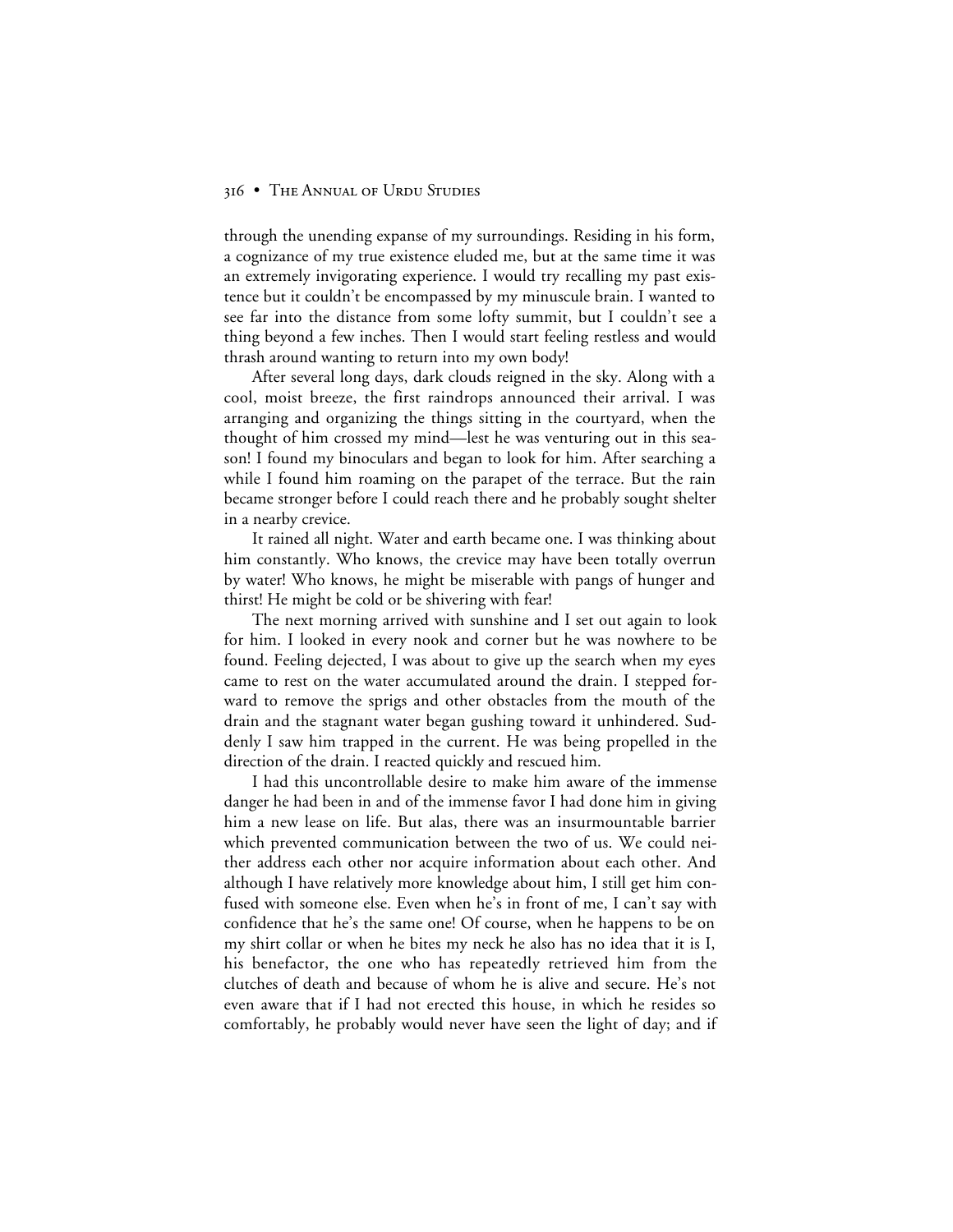he happened to have been born somewhere else, he wouldn't even be the one, but someone else entirely. And despite the fact that he doesn't concern himself with the question of how it is that he acquires food with so little effort, the fact remains that he owes his life to these generosities from me. Not only this; if I wished I could blow him away with a single puff of breath, I could pinch him between my fingers in an instant, or crush him to death with one deliberate placement of my foot so that every trace of him would disappear.... If only he were enlightened about all these things!

But alas … although I can crush him or vanquish him with a fatal puff of air, I can't hear a single word of gratitude from him in return for my munificence. At the same time my intense desire to establish contact with him doesn't consist merely of a longing to hear words of gratitude. There's some other emotion too, which even I don't fully comprehend. It's a dull, melancholic ache: being in the same place, residing in the same house, still we can't establish any communication between us simply because of the difference in our bodily forms and brains. We can't tell tales about each other's worlds.

Time and again I've made a firm resolution to ignore him, to cast him out of my mind and stop thinking about him; but then suddenly I spot him crawling so persistently on the pillow cover or the blanket, along the edge of the dust bin, on the walls or the ceiling … and I start following him all over again, trying to understand what, after all, the mystery is in this commotion in his life; why abandon the kitchen and the storeroom, why continue exploring places of little value?

I often think up fascinating things about him. For instance: that he's the most intelligent one among his companions and his species, and that one day he gathered everyone together and revealed that a highly exalted Being, namely me, was present somewhere close to them; but everyone mocked him and he was deemed misguided and insane. It's very possible that all of them together subjugated him to force him to retract his claim, or else consume a cup of poison or end up on the gallows.... And now, he has ventured off to map out the world and discover me!

When I see him visiting different rooms and corners, or different cracks and out of the way spaces in the house, my conjectures change into a strong belief that he is truly looking for some very special thing. I have a distinct urge to help him, to make him aware that the one he is looking for all through the house, in the rooms, on the walls, on the ceiling, inside the pots and pans in the kitchen, inside the trunks tucked in the storeroom, on the sofas in the drawing room, among the fresh plants in